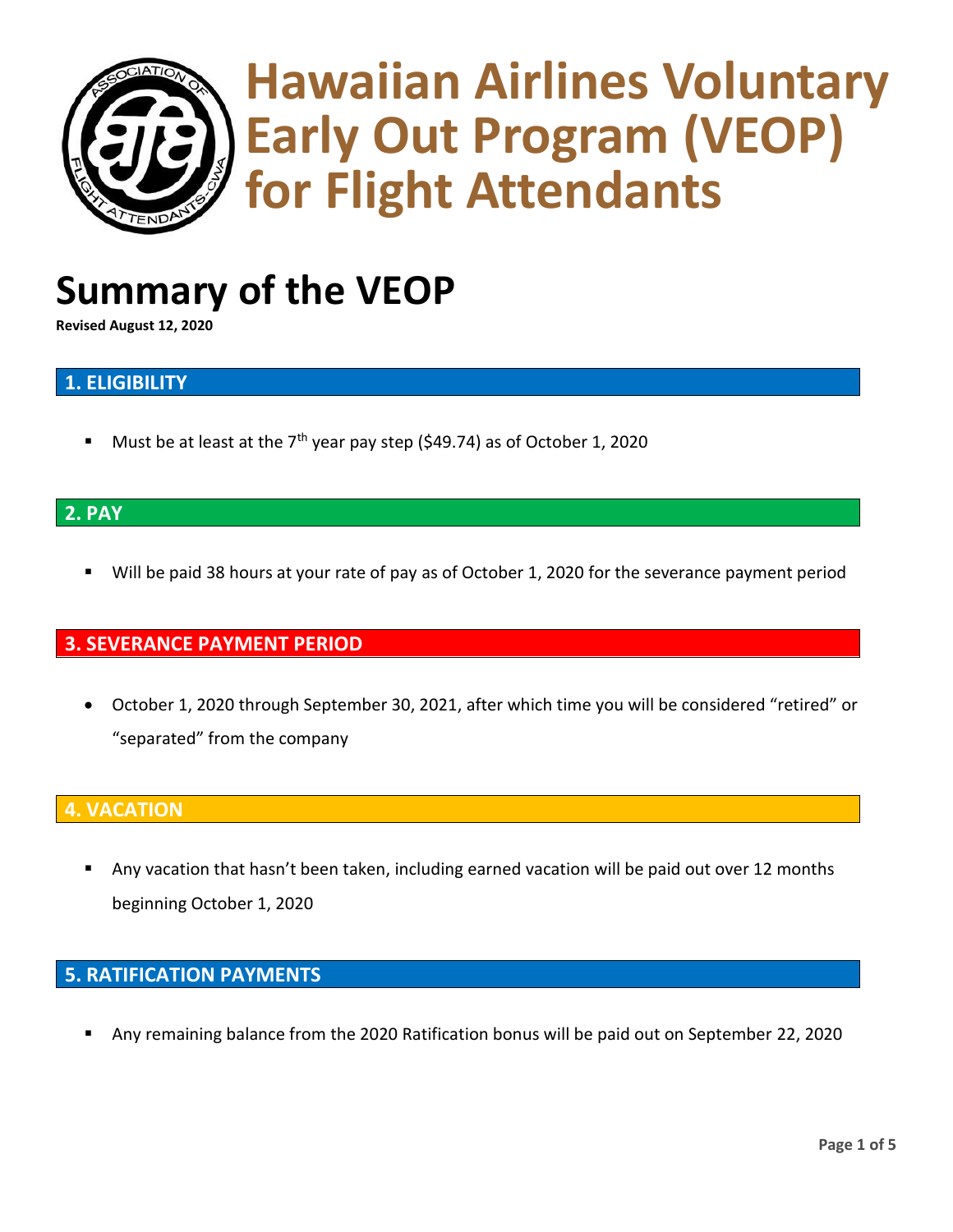- During the 12-month severance period, all premiums for Medical, Dental, Orthodontia, Life and any other elective company insurance (not including NGP) that the FA is currently participating in will be fully paid by the company with no cost-share by the FA for the 12-month separation period beginning October 1, 2020 through September 30, 2021: *Insurance will be 100% paid by the company for 12 months*
- Extending Insurance After the 12-month severance period: Contract Provisions

#### *Section 33.K.1.*

- if the FA is 60 yrs old or more and has any *sick leave balance*,
- the number of sick leave hours in the bank will be multiplied by her/his hourly rate to determine the cash "credit" value. This "credit" amount can be used to continue to pay the premiums for insurance coverage for up to an additional 12 months (e.g. October 1, 2021 through September 31, 2022)

#### *Section 33.K.4.a.:*

- if the Flight Attendant is between ages *55 and 60 with 30 years of service on October 1, 2020*
- the company will pay for 50% the cost of the medical insurance premium for the Flight Attendant and spouse until the Flight Attendant reaches age 65

#### *Section 33.K.4.b.:*

- if the Flight Attendant is between ages *60 and 64 with 30 years of service on October 1, 2020*
- the company will pay all cost of medical insurance for the FA and spouse until the FA reaches age 65
- After the 12-month severance period
	- All FAs may elect to continue on the company medical plan for 18 months with the Flight Attendant paying the full cost of insurance under (COBRA).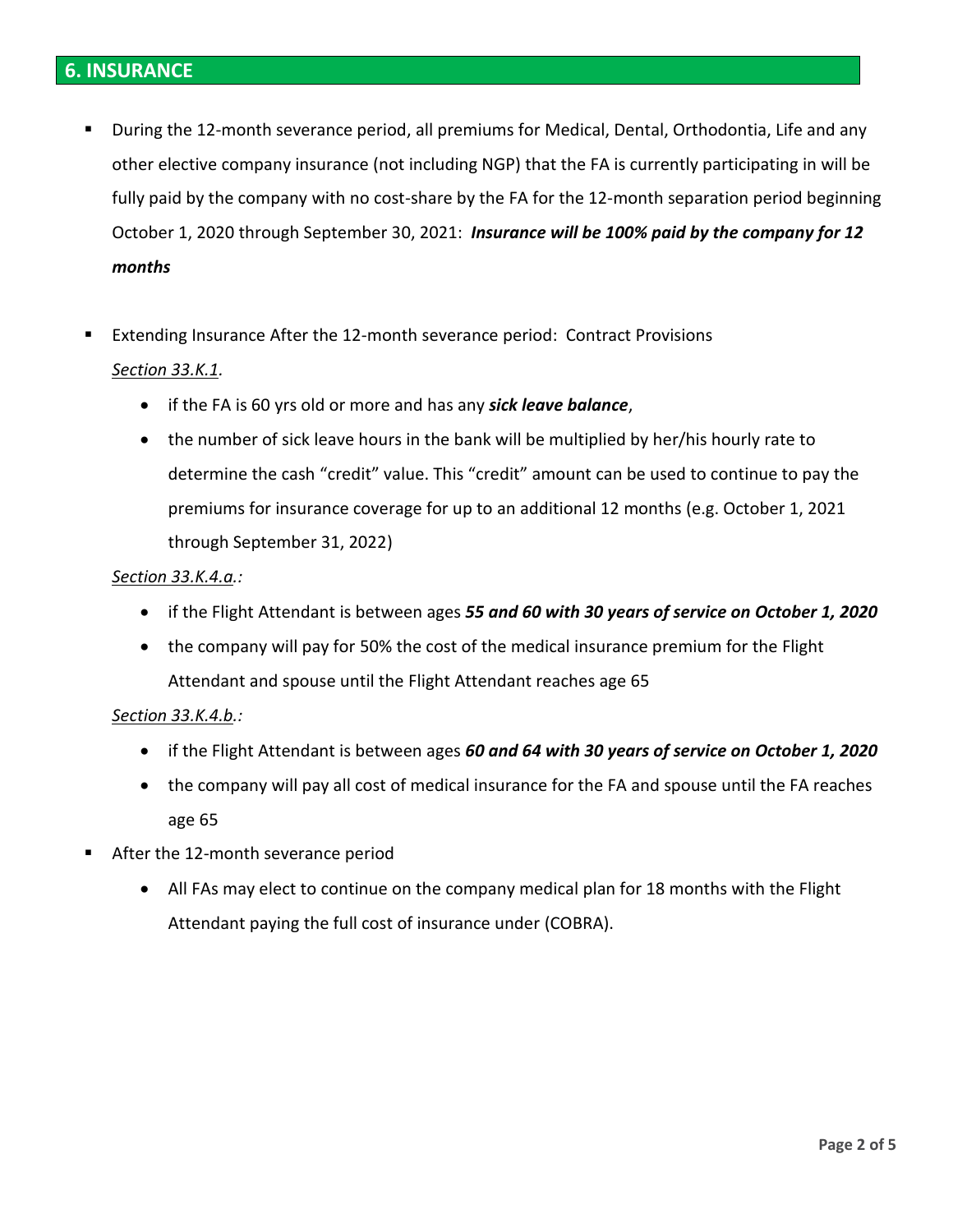## **8. RETIREE HRA: YOS = Years of Service**

- FAs with 25 years of service on October 1, 2020 qualify for the Retiree HRA (Health Reimbursement Arrangement)
- HRA Funds available October 1, 2021, due to regulatory requirements
- **There are 2 enhancements to the Contract HRA in this VEOP:**
	- 1. **More Money into the HRA.** Flight Attendants with 25 YOS on October 1, 2020, will be eligible to participate in the HRA and receive an additional \$50,000 HRA contribution from the company.
	- 2. **Acceleration of YOS to 4/2/2025.** At the end of the 12-month severance period, your HRA contribution will be determined as though you retired on April 2, 2025, the amendable date of our current AFA Contract.

| <b>HRA Eligibility</b><br>as of $10/1/20$ | <b>Years of Service</b><br>as of $4/2/25$ | <b>Contract HRA</b><br><b>Contribution</b> | <b>VEOP Additional</b><br><b>50K Contribution</b> |
|-------------------------------------------|-------------------------------------------|--------------------------------------------|---------------------------------------------------|
| <b>25 YOS</b>                             | Less than 30                              | N/A                                        | \$50,000                                          |
|                                           | $30 - 34$                                 | \$10,000                                   | \$60,000                                          |
|                                           | 34-39                                     | \$20,000                                   | \$70,000                                          |
|                                           | 40 +                                      | \$30,000                                   | \$80,000                                          |

## **9. PASS TRAVEL**

- FAs with *less* than 30 years of service will continue to get pass travel benefits as if they were active for a period of 3 years
- FAs with 30 years or more of service will continue to get pass travel benefits as if they were active for a period of 4 years
- Company years of service will be used to determine your pass travel benefits (e.g. if you worked in a different department those years would count – for pass travel only)
- The 12-month severance period will count towards your retiree pass qualification (you will not go onto a retiree pass travel status until *after* your 3 or 4 years of active pass travel status listed above**)**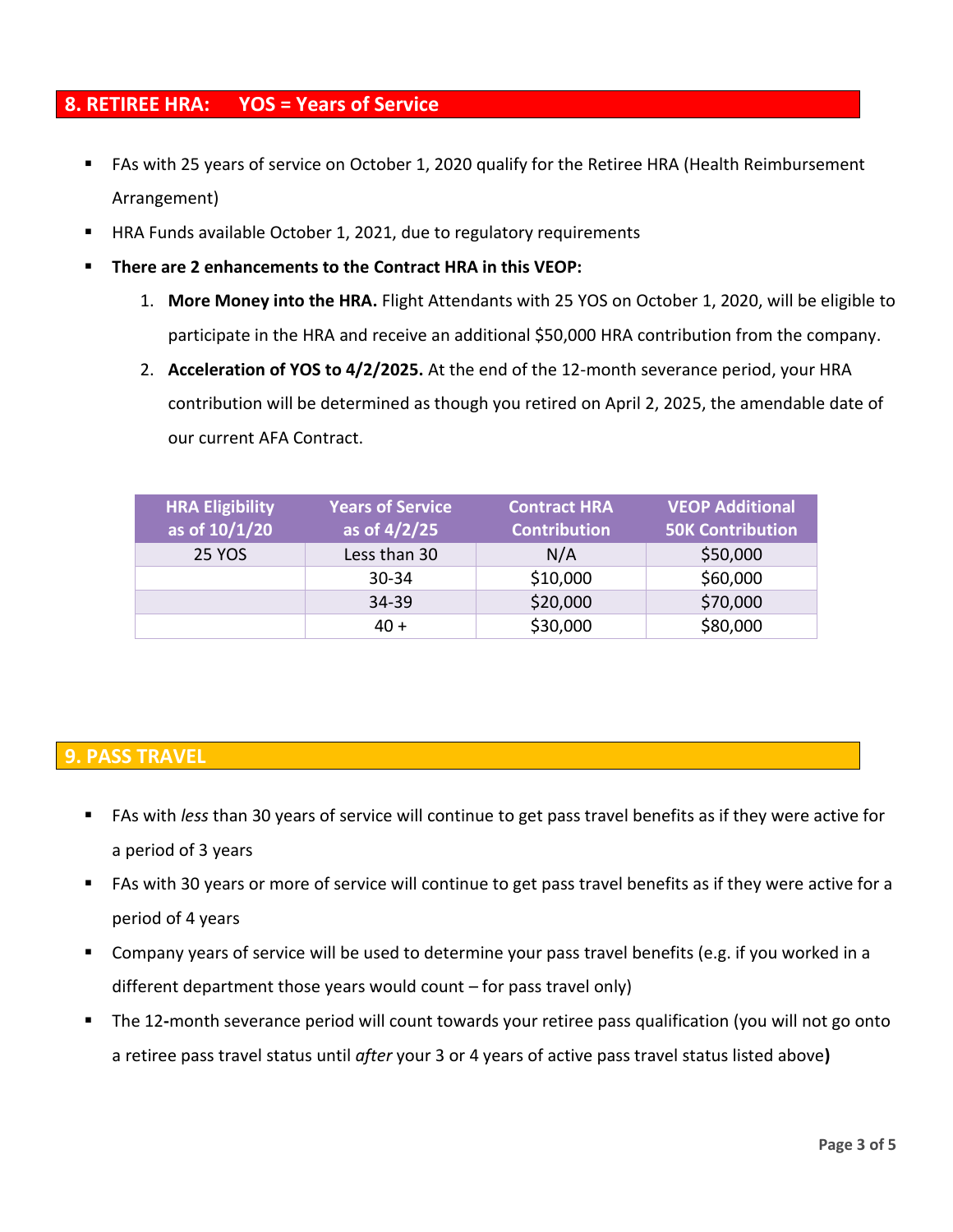## **10. 401(K)**

- Company will not make 401(k) contributions nor match on the 12 monthly severance payments. The FA, however, may continue to contribute on their own.
- Company contributions and match will be made on the vacation pay-outs

## **11. PARKING PASS**

■ During the 12-month severance period the company will continue to provide parking passes as it currently does

## **12. FAs CURRENTLY ON LEAVES**

■ FAs on Voluntary Furloughs/ Leaves who are awarded a VEOP will end their Voluntary Furloughs/Leaves and begin their Early Out on October 1, 2020

## **13. UNEMPLOYMENT**

The company will not contest unemployment claims by Flight Attendants who take the VEOP

## **14. PUALANI PIN**

FAs awarded the VEOP will be given a Pualani Pin as recognition for their years of service

## **15. AFA DUES**

■ Dues will continue during the 12-month severance period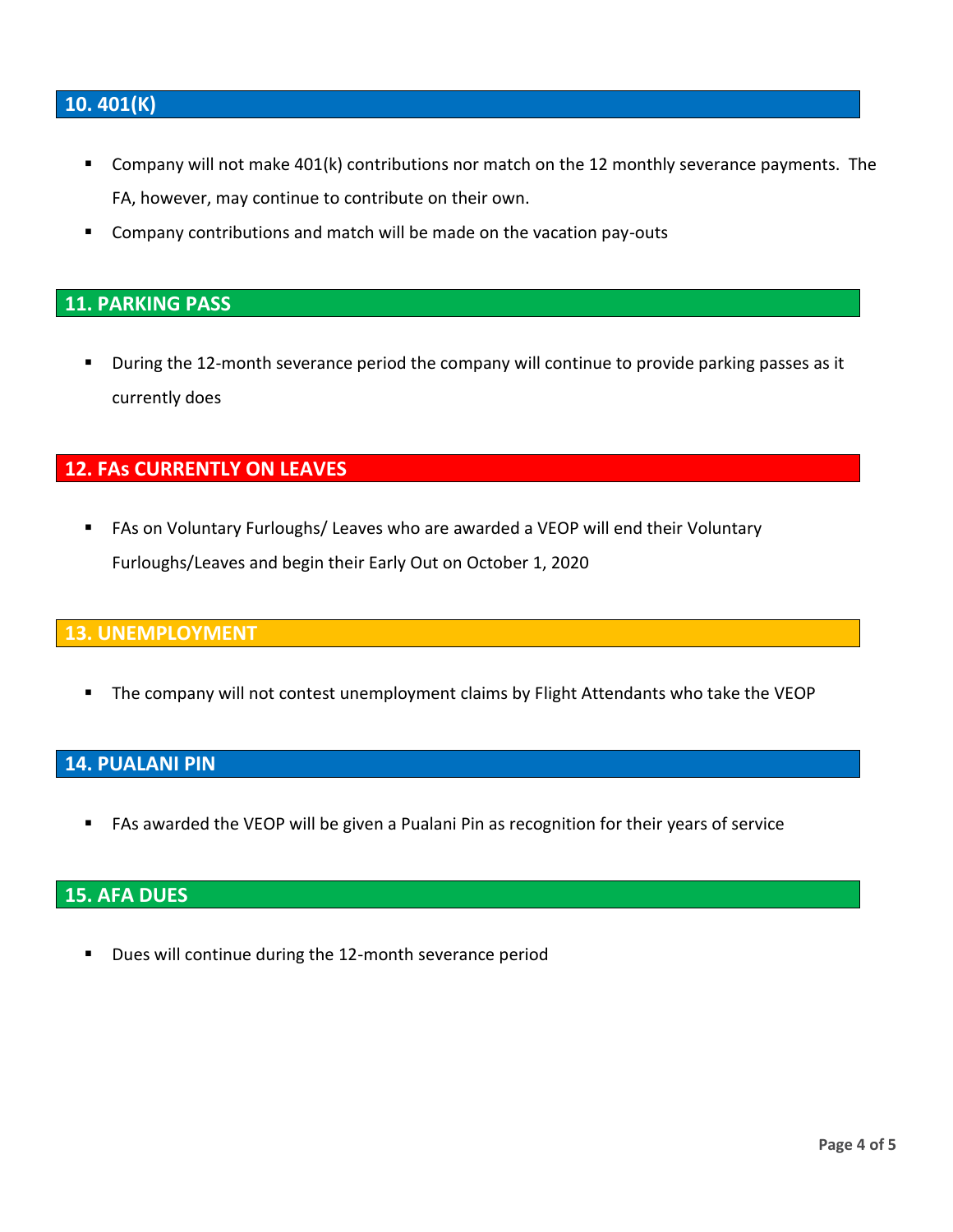- If any subsequent VEOP is offered within 6 months of this VEOP, FAs who have been awarded this VEOP will receive no less favorable provisions
- The VEOP pass travel benefits will be no less favorable than those in any other employee group's Early Out
- The Bonus Scorecard and profit-sharing provisions will be no less favorable than those of any other employee group's Early Out

## **17. HAWAIIAN MILES**

■ On October 1, 2020, FAs who take the VEOP will get the below number of miles credited to their Hawaiian Miles Account based on *company seniority.*

| <b>YEARS OF SERVICE</b> | NUMBER OF HAWAIIAN MILES |
|-------------------------|--------------------------|
|                         | 150,000                  |
| 14                      | 300,000                  |
| 21                      | 450,000                  |
| 28                      | 600,000                  |

## **18. BIDDING / AWARDING TIMELINE \***

| <b>Bidding begins</b>                                            | August 7 <sup>th</sup> 0900 HST              |
|------------------------------------------------------------------|----------------------------------------------|
| Bidding closes and awards posted                                 | August $21^{st}$ 1700 HST                    |
| Deadline for Flight Attendants to reconsider<br>and cancel award | August $21^{st}$ – August $25^{th}$ 1700 HST |
| Commencement of VEOP                                             | October 1st                                  |

*\*timeline will be extended if the CARES ACT is renewed and the company accepts \$\$*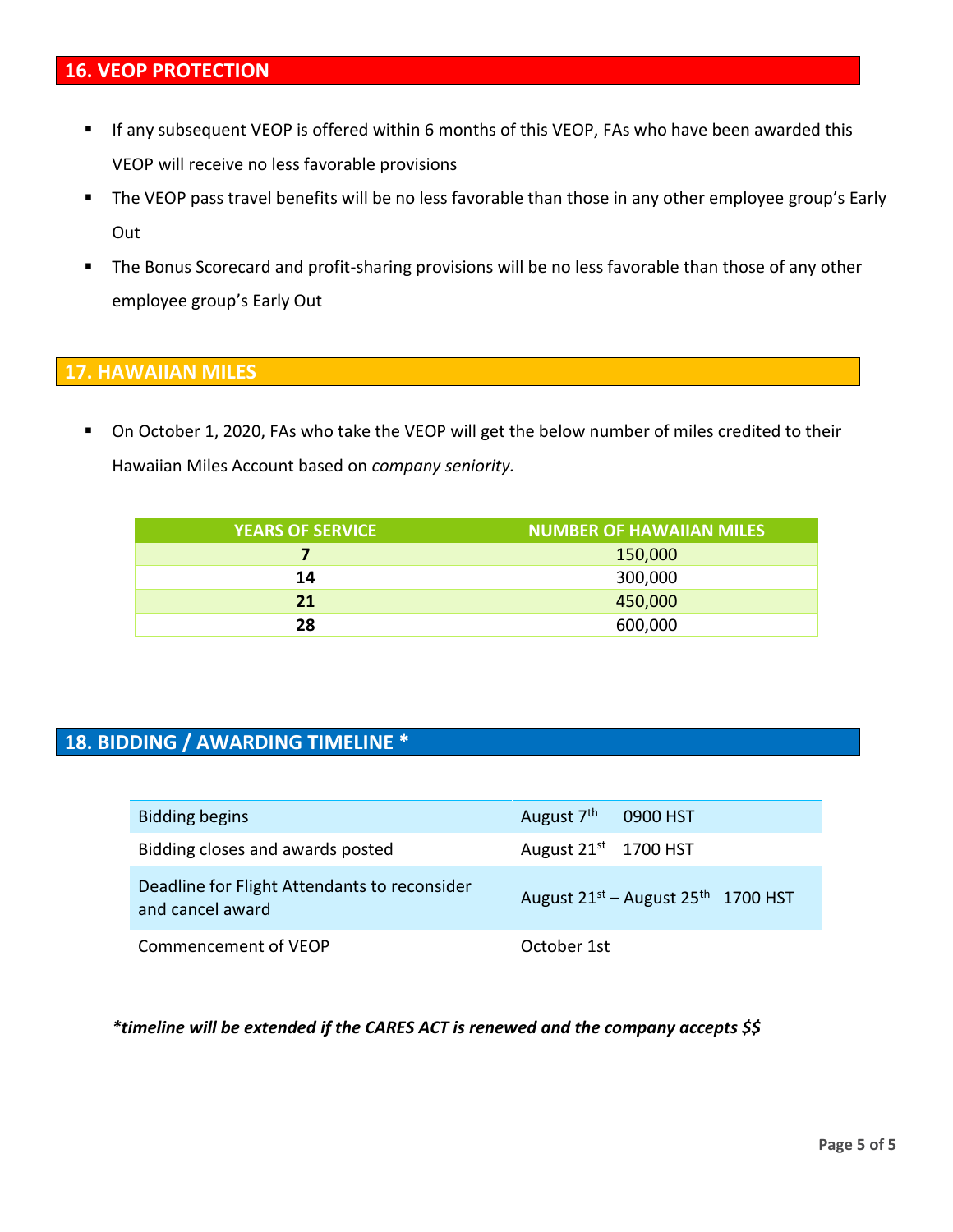

## Hawaiian Airlines Voluntary Early Out Program (VEOP) for Flight Attendants

## **Frequently Asked Questions**

**August 12, 2020**

#### **PROCESS QUESTIONS / GENERAL**

- **1. What does VEOP stand for?** Voluntary Early Out Program
- **2. When will the VEOP Start?** October 1, 2020
- **3. Who is eligible to participate in the VEOP?** You must be at the  $7<sup>th</sup>$  year pay step (\$49.74)
- **4. What if I have 7 years of seniority but am at the 6th year pay step?** You are not eligible to be awarded the VEOP
- **5. Can I be awarded a VEOP if I am on a Leave of Absence?** Your status does not matter. You can be on a medical/maternity leave, voluntary furlough, COVID Leave, etc. and still be eligible to be awarded a VEOP. Your leave of absence will be cancelled and you will begin the VEOP on October 1, 2020.
- **6. When is the deadline to bid?** The bidding window closes on **August 21st at 1700 HST**
- **7. Am I eligible for rehire if I am awarded the VEOP** The VEOP does not prohibit you from reapplying for a position at Hawaiian Airlines.
- **8. How will I know if I have been awarded the VEOP?** The awards will be posted on **August 21st after 1700 HST.**
- **9. Am I able to take back or cancel** *my bid* **for the VEOP?** Once you have bid for a VEOP, you may take back or cancel *your bid* until **August 21st at 1700 HST.**
- **10. Am I able to take back or cancel** *my VEOP award* **after it is awarded?** If you are notified that you have been awarded a VEOP on **August 22nd**, you will have until **August 25th, 1700 HST** to take back or cancel *your VEOP award*.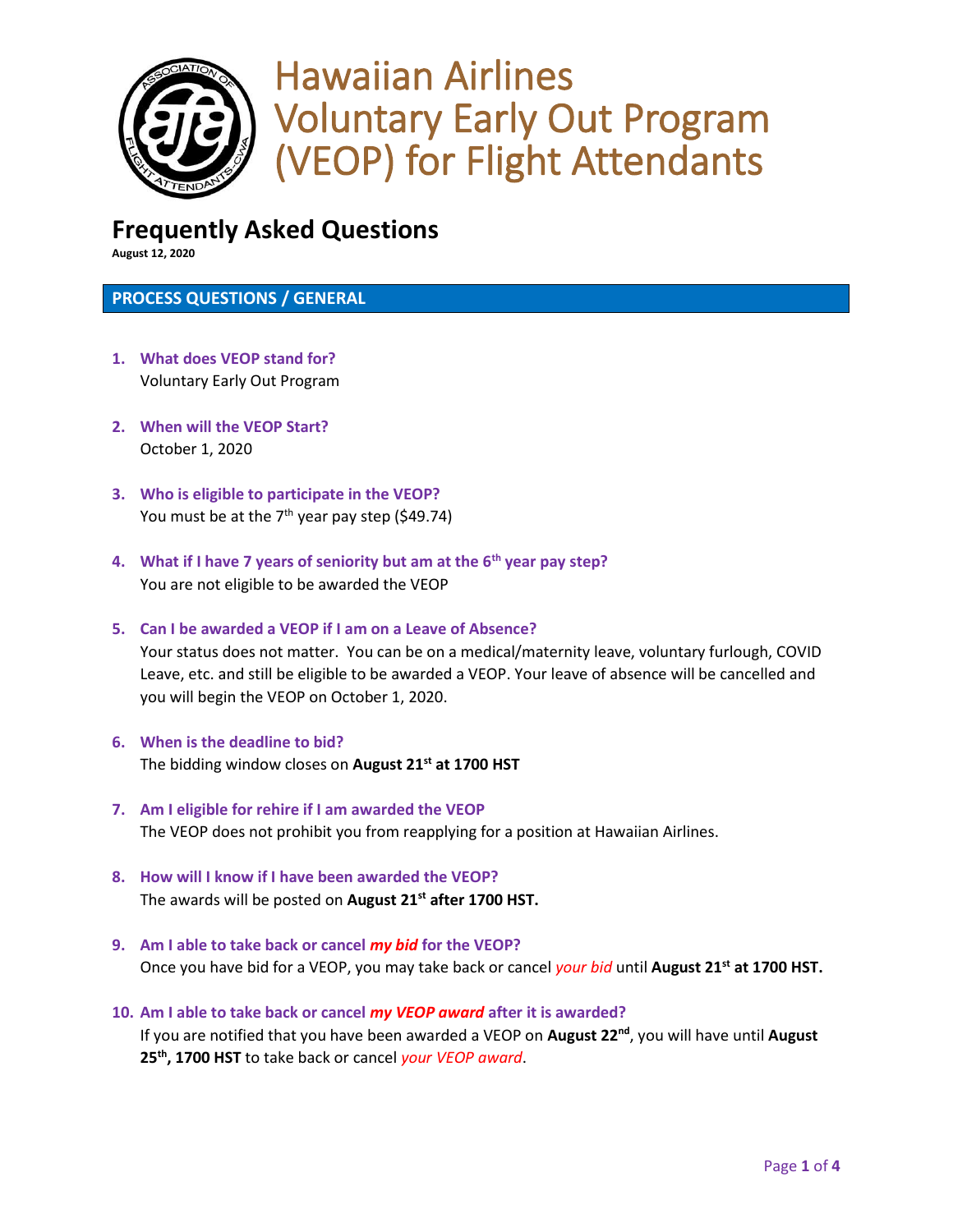#### **11. How come the time to consider the VEOP is only 14 days?**

We recognize that this life-changing decision requires thought and time. However, the final number of VEOPs awarded (after the "take back" period) will impact the number of involuntary furloughs. Those notices will be sent out between August 29<sup>th</sup> and 31<sup>st</sup>.

#### **12. Will the deadline to bid for a VEOP be extended?**

It depends on whether the CARES ACT is renewed, and Hawaiian Airlines takes the money grants. In that case, the moratorium on involuntary furlough will be extended and the timeline to consider the VEOPs will be extended.

#### **13. If I am awarded a VEOP, what is my status for September?**

Your status will not change for September. If you are on active status, or on a leave of absence, you will remain on that status. If you are on a voluntary furlough/COVID Leave, you will remain on that status until October 1, 2020, when you will be converted to the VEOP.

**14. Is there a minimum number of VEOP awards that will be awarded?** There is no minimum number of VOEPS that must be awarded.

#### **15. Is there a maximum number of Flight Attendants who will be awarded the VEOP?**

There is no maximum number of VEOP awards. Every Flight Attendant who is eligible and bids for the VEOP will be awarded a VEOP.

#### **16. I'm interested and eligible, how do I apply?**

The company posted a notice on Friday, August 7<sup>th</sup>, which includes application forms, on the In-Flight website.

#### **17. During the 12-month severance payment period, am I considered "active" or "separated"?**

To participate in the 401(k), you must be active, and you will receive medical and travel benefits as an active employee, but you cannot bid, work trips, take vacation or accrue sick leave or vacation. You will officially separate from the company on October 1, 2021.

## **18. What will my last official day at Hawaiian Airlines?**

September 30, 2021

#### **COMPENSATION QUESTIONS**

- **1. How are my monthly payments calculated?** Your monthly severance payments are wages and will be the same dollar amount for the 12-month period. It is calculated by multiplying 38 hours times your hourly pay rate, including any longevity premium, as of October 1, 2020.
- **2. When in the month will I receive the monthly severance payment?** You will receive your monthly severance payment on the first paycheck (the  $7<sup>th</sup>$ ) of each month.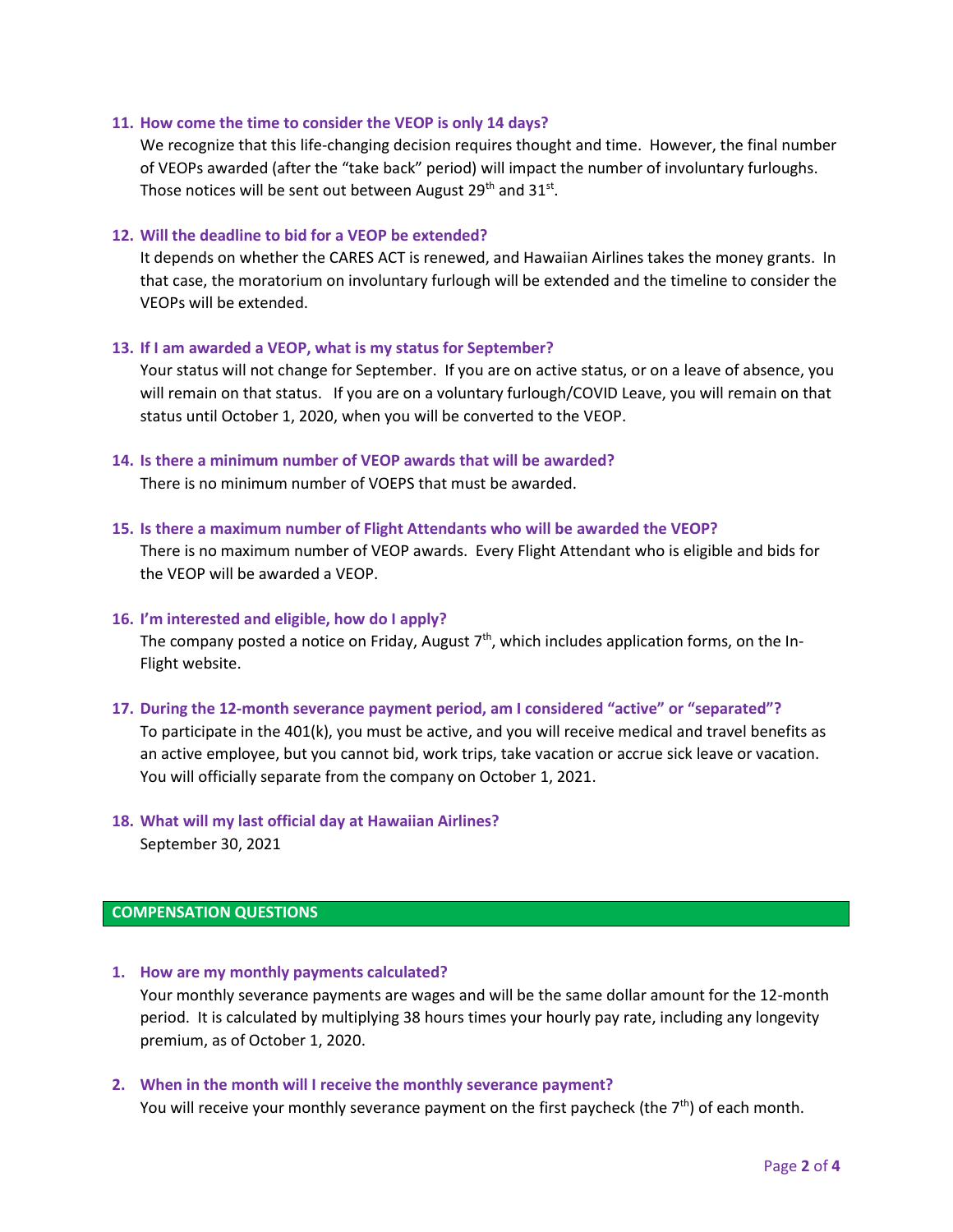#### **3. How will my vacation payment be calculated and paid?**

The total of any unused vacation hours, including any earned vacation, as of October 1, 2020, will be multiplied by your current pay rate, including any longevity premium. The total will be divided by 12 and result of that calculation will be your monthly payment.

#### **4. How are the monthly payments taxed?**

They are wages and will be taxed as regular income.

**5. Will I receive the company's 401(k) contribution and match on my 12 monthly severance payments?**

No. You will continue to participate in the 401(k), but you will not receive the 5% company contribution and/or the match up to 2 or 2.5% of your own contribution from your severance payments. However, you will receive the company contribution and match on your monthly vacation payment.

**6. Can I continue to make contributions into my 401(k) account during the 12-month severance period?**

Yes. You can continue your own deferrals into your 401(k) account, Roth account, etc.

**7. Are the monthly severance payments eligible for profit-sharing in 2021?** Yes.

#### **HEALTH BENEFITS QUESTIONS**

- **1. How long will my medical insurance be continued under the VEOP? Everyone will receive full medical coverage at no cost to the employee during the first 12 months of the VEOP. Thereafter:** 
	- a. A Flight Attendant that is at least 60 years of age with 30 years of Flight Attendant service (your original seniority date) on October 1, 2020, will have their medical insurance premiums paid by the Company until they reach the age of 65.
	- b. A Flight Attendant that is over the age of 55 but less than 60 years old, with 30 years of service (your original seniority date) on October 1, 2020, will have one-half of their medical insurance premiums paid by the company.
- **2. How much will I pay for medical insurance during the 12-month severance payment period?** There is no cost to the Flight Attendant for medical premiums sponsored or provided by the company during the 12-month severance period.